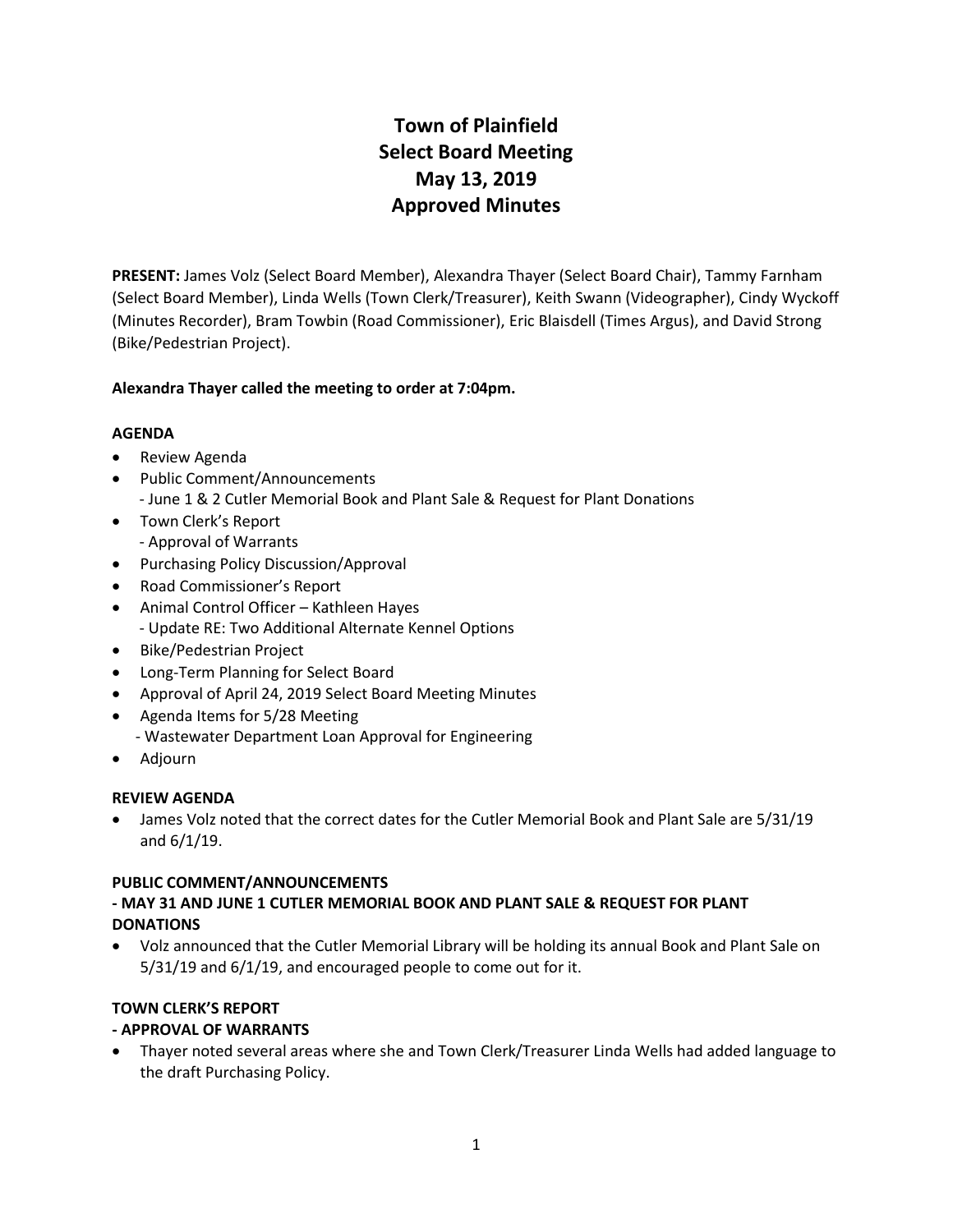- Wells reported that the Washington Northeast Supervisory Union has given notice that it will be vacating the rental space above the Town Clerk's office on 10/1/19. Discussion ensued regarding the possibility of making the space available for Town use, needed repairs and recent weatherization measures, loss of rental income, and the content of the existing lease agreement. It was decided that the Select Board members would stop by individually to tour the space before making a decision on any future use.
- **Tammy Farnham made a motion to approve the following Fleet and Single Vehicle permit requests:**
	- o **GSB Excavating (Fleet)**
	- o **Gravel Construction Company, Inc. (Fleet)**
	- o **Haskins and Associates Concrete (Single Vehicle)**
	- o **Hutch Crane and Pump Rental Corporation (Fleet)**
	- o **N.A. Manosh (Fleet)**
	- o **Patterson Fuels and Propane (Fleet)**
	- **The motion was approved.**
- Wells presented two reimbursement requests to VTRANS for the Main Street Pedestrian Bridge Project. Discussion followed on previous project reimbursements, project management costs, and the length of time the project has been underway. **Volz made a motion to submit two reimbursement requests, dated 5/13/19, to VTRANS for the Main Street Pedestrian Bridge Project in the amounts of \$6,927.62 and \$10,992.46. The motion was approved.**
- **Volz made a motion to approve warrants of 5/3/19, 5/7/19, 5/10/19, and 5/17/19. The motion was approved.**

#### **PURCHASING POLICY DISCUSSION/APPROVAL**

 It was decided that the draft Purchasing Policy would be considered at the 5/28/19 Select Board meeting after Farnham and Volz have an opportunity to review it.

#### **ROAD COMMISSIONER'S REPORT**

- Road Commissioner Bram Towbin reported on the following:
	- $\circ$  Due to the rain expected this week, paved street sweeping will commence the week of 5/20/19. Towbin noted that the Town is not responsible for sweeping Route 2 and that he is trying to get the people at District 7 to address the issue.
	- o A request for bids has been sent out for building an extension to the Town Shed. Towbin will make sure that Road Foreman Mike Nolan has the request for bids posted to the Town website.
	- o Estimates are being obtained for paving Towne Avenue, a section of Martin Meadow, and the bottom of East Hill Road.
	- $\circ$  Road grating will continue as weather permits. Towbin noted that he has been unable to reach anyone at the new hemp farm on Lower Road in order to have them remove the debris pile that is currently in the right-of-way.
	- $\circ$  The Road Crew will be digging out an area and putting down gravel for the new bus shelter to be located on Route 2 in front of the post office. Towbin would like to get the cost for a company to pour the cement rather than having the Road Crew mix the concrete from bags. Farnham offered to loan out a cement mixer for the job.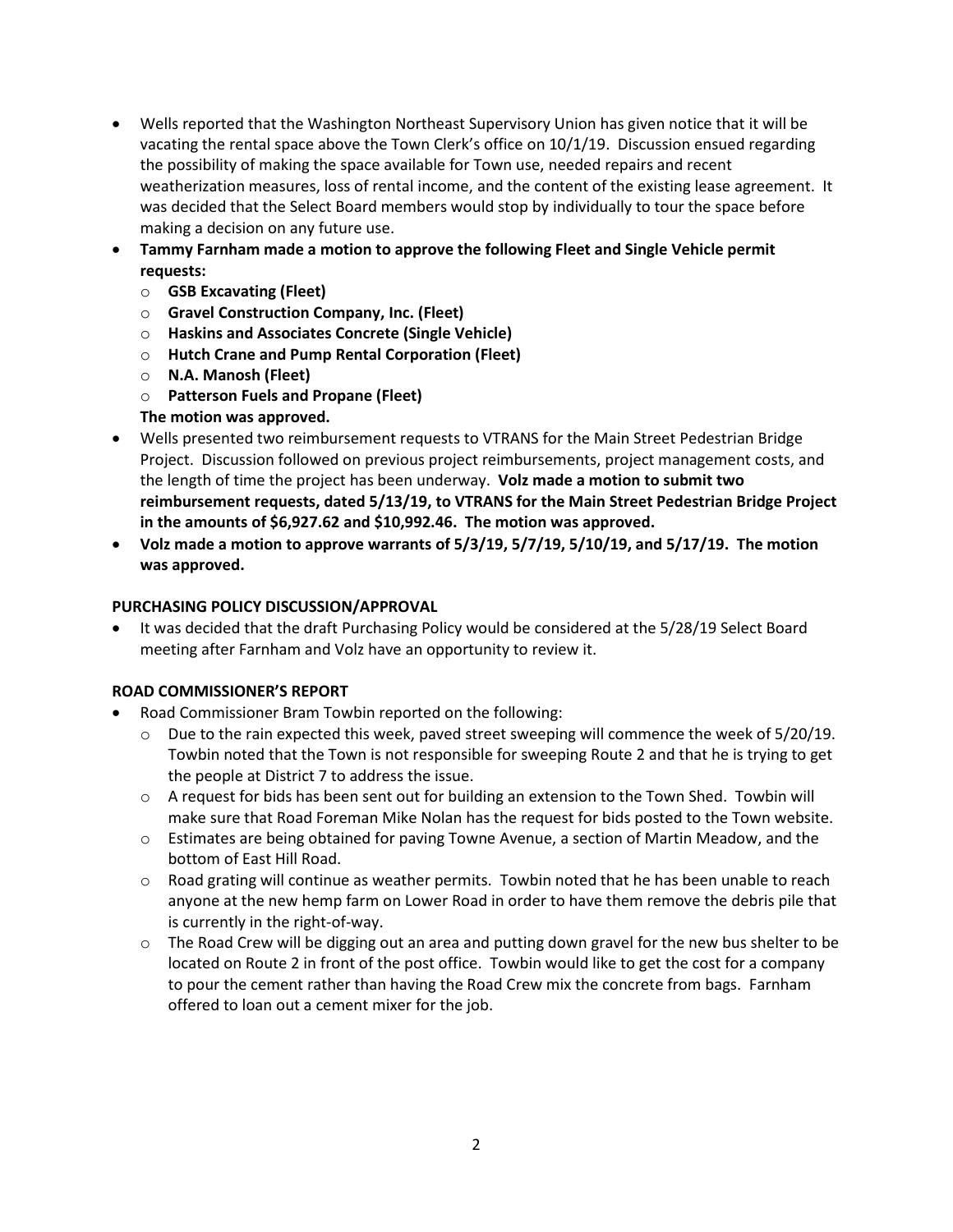#### **ANIMAL CONTROL OFFICER – KATHLEEN HAYES**

#### **- UPDATE RE: TWO ADDITIONAL ALTERNATE KENNEL OPTIONS**

 Thayer noted that the Animal Control Officer had not yet gotten the info on additional alternate kennel options, thus the item will be tabled until the 5/28/19 Select Board meeting.

#### **BIKE/PEDESTRIAN PROJECT**

 Thayer noted that Bike/Pedestrian Project Manager Pat Travers had provided an update on the project, which contained several missed deadlines. Project Advisory Committee member David Strong was present and discussion followed on the causes for the project's delay. Strong noted that Ross Gouin at VTRANS, who is managing the project for the State, would be the person in the know regarding what is holding up progress. Strong cited the Project Advisory Committee members, in addition to himself, as Laura Ziegler, David Diamantis, Karl Bissex, and Betsy Ziegler. Strong mentioned different areas where the Project Advisory Committee has been providing support to Travers, and noted various ways in which Project Advisory Committee members might offset some of the upcoming costs by assisting Travers with his work. Because only approximately \$18,000 remains before the cost of the Dufresne Group's work exceeds the \$100,000 cap on engineering costs that the State will reimburse, such work as drafting the construction specifications for the request for proposals might be assigned to Travers. It was decided that Gouin from VTRANS would be asked to update the Select Board at its 5/28/19 meeting rather than incurring the costs of having Travers or someone from the Dufresne Group attend.

#### **OTHER BUSINESS: ANIMAL CONTROL ORDINANCE PUBLIC HEARING**

 With Farnham's and Volz's concurrence, Thayer noted that she will contact Glenda Bissex and encourage her to attend the 5/14/19 public hearing to provide important information that would be helpful to the Select Board regarding the incident. Wells agreed to provide the license information on the dog at issue prior to the hearing.

#### **LONG-TERM PLANNING FOR SELECT BOARD**

 Farnham reviewed her proposal for evaluating budget areas throughout the year rather than dealing with them at the end of the year during budget time. After listing various topics to cover, Farnham noted the need to come up with a plan to address each of them, suggesting that the Select Board begin with income goals for the Town. It was decided that Farnham would reach out to Delinquent Tax Collector George Cushing and Town Hall Opera House rental coordinator Steven Light and request that they attend the 5/28/19 Select Board meeting to report on their respective areas. Thayer agreed to ask Wells for a broad perspective on other income areas for the Town. All agreed that hearing from taxpayers regarding what they think are the important things that the Town should be focused on should be addressed at a future meeting, which would serve to make realistic adjustments to the tax rate. It was decided that the 5/28/19 Select Board meeting will begin at 6:45pm to allow for the Select Board members to tour the rental space on the second floor of the municipal offices. Thayer will ask Bob Atchinson or Ed Hutchinson to put in writing the situation regarding weatherization issues in the rental space, and find out from Wells when the Select Board needs to meet to set the tax rate. It was decided that the one meeting per month scheduled on the fourth Monday for June, July, and August would be extended to three hours to accommodate discussion on items in the Select Board's long-term planning. Each of those meetings will begin at 6pm and end at 9pm.